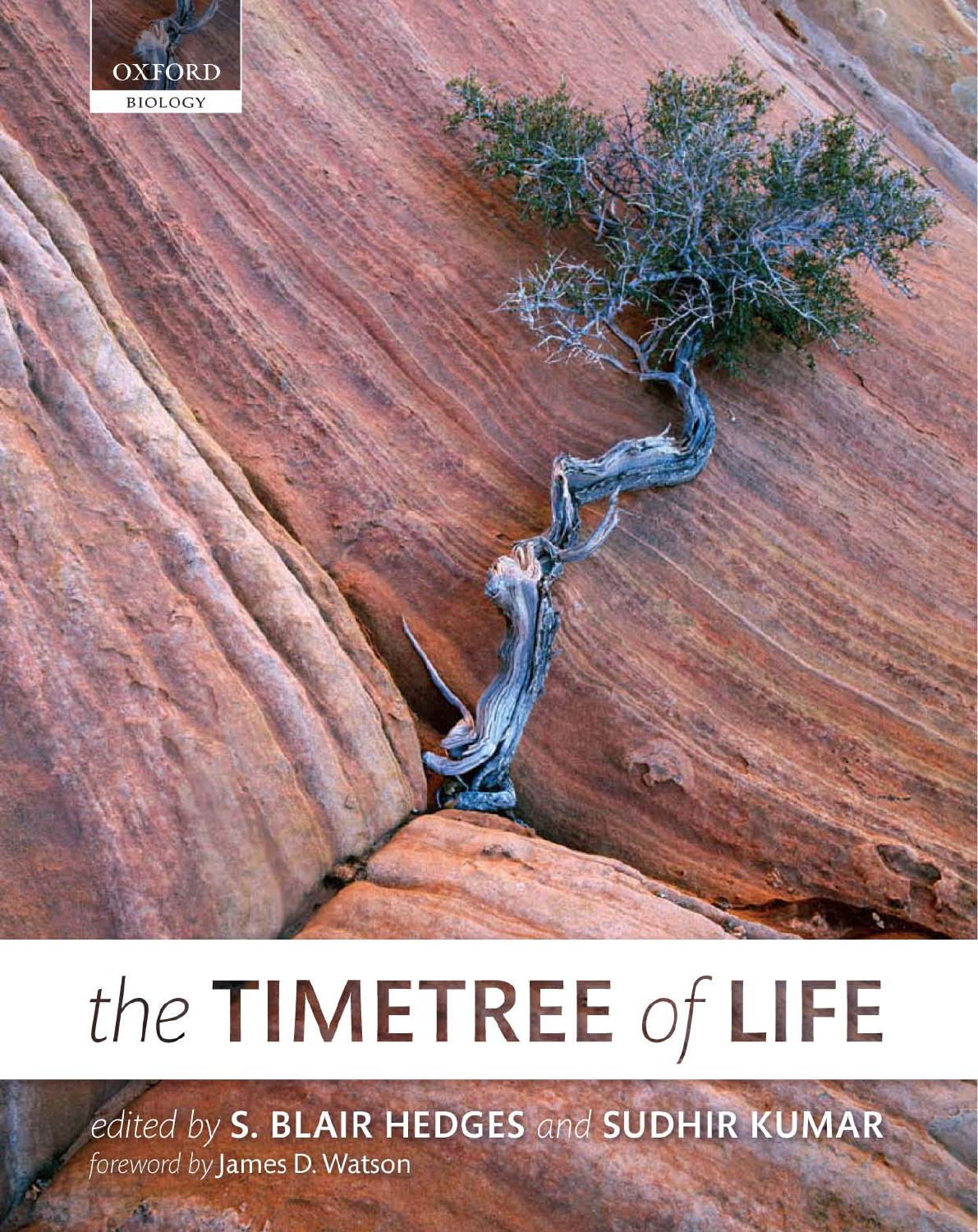# **Ray-finned fishes (Actinopterygii)**

#### *Thomas J. Near*a,*\* and Masaki Miya*<sup>b</sup>

a Department of Ecology and Evolutionary Biology & Peabody Museum of Natural History, Yale University, New Haven, CT 06520, USA; <sup>b</sup>Natural History Museum and Institute, Chiba, 955-2 Aobacho, Chuo-ku, Chiba 260-8682, Japan

\*To whom correspondence should be addressed (thomas.near@ yale.edu)

# Abstract

Extant Actinopterygii, or ray-finned fishes, comprise five major clades: Polypteriformes (bichirs), Acipenseriformes (sturgeons and paddlefishes), Lepisosteiformes (gars), Amiiformes (bowfin), and Teleostei, which contains more than 26,890 species. Phylogenetic analyses of morphology and DNA sequence data have typically supported Actinopterygii as an evolutionary group, but have disagreed on the relationships among the major clades. Molecular divergence time estimates indicate that Actinopterygii diversified in the Lower Devonian (416-397 million years ago, Ma), and the major clades had diversified by the end of the Carboniferous (~300 Ma).

Actinopterygii, or ray-finned fishes, are one of the two major lineages of osteichthyan vertebrates, the other being Sarcopterygii (1). There are more than 26,890 species of actinopterygian fishes and the group has diversified into a wide range of marine and freshwater habitats (2). Typically five major clades are recognized in Actinopterygii: Polypteriformes (bichirs), Acipenseriformes (sturgeons and paddlefishes), Lepisosteiformes (gars), Amiiformes (Bowfin), and Teleostei. In this account, we review the evidence presented for the monophyly of Actinopterygii, the phylogenetic hypotheses of relationships among the major actinopterygian clades, and the inferences of divergence times resulting from analyses of DNA sequence data sampled from whole mitochondrial genomes and nuclear genes.

The only plausible skepticism regarding the monophyly of actinopterygians was directed specifically at the phylogenetic relationships of Polypteriformes. Since the early part of the twentieth century polypteriforms have been considered actinopterygians (*3*) however, doubts have been raised regarding the phylogenetic affinities of polypteriforms within Actinopterygii with an alternative hypothesis that they are more closely related to sarcopterygians (*4–6*). Phylogenetic analyses of morphological characters have supported the hypothesis that Polypteriformes is most closely related to all other extant actinopterygians (1, 7–15). The phylogenetic position of Polypteriformes consistently inferred from morphological data has also been supported in phylogenetic analyses of nuclear encoded *28S rRNA* gene sequences (*16, 17*), DNA sequences from whole mitochondrial genomes (*18, 19*), and a combined data analysis of seven singlecopy nuclear genes (*20*).

There is little doubt that the five major actinopterygian clades are each monophyletic (Amiiformes contains only a single extant species, Fig. 1). However, the hypotheses of relationships among these clades have differed dramatically among analyses of both morphological and molecular data sets. These discrepancies involve the relationships of Amiiformes and Lepisosteiformes, and whether Amiiformes, Acipenseriformes, and Lepisosteiformes form an "ancient fish" clade.

Perhaps the most problematic aspect of actinopterygian phylogenetics involves the relationship of Lepisosteiformes and Amiiformes. These two lineages were traditionally grouped together along with several extinct lineages in the Holostei (*21, 22*). Analyses of morphological characters has resulted in an alternative hypothesis that Amiiformes is the closest relative of Teleostei and Lepisosteiformes is most closely related to this clade (*23–30*). However, other morphological studies (*4, 31–33*), and molecular phylogenetic analyses of both nuclear and mtDNA gene sequences, have resulted in a monophyletic Holostei (*16, 19, 20, 29, 34*).



Fig. 1 The only extant amiiform species (*Amia calva*), from Texas, USA. Credit: B. H. Bauer.

T.J. Near and M. Miya. Ray-finned fishes (Actinopterygii). Pp. 328-331 in *The Timetree of Life*, S. B. Hedges and S. Kumar, Eds. (Oxford University Press, 2009).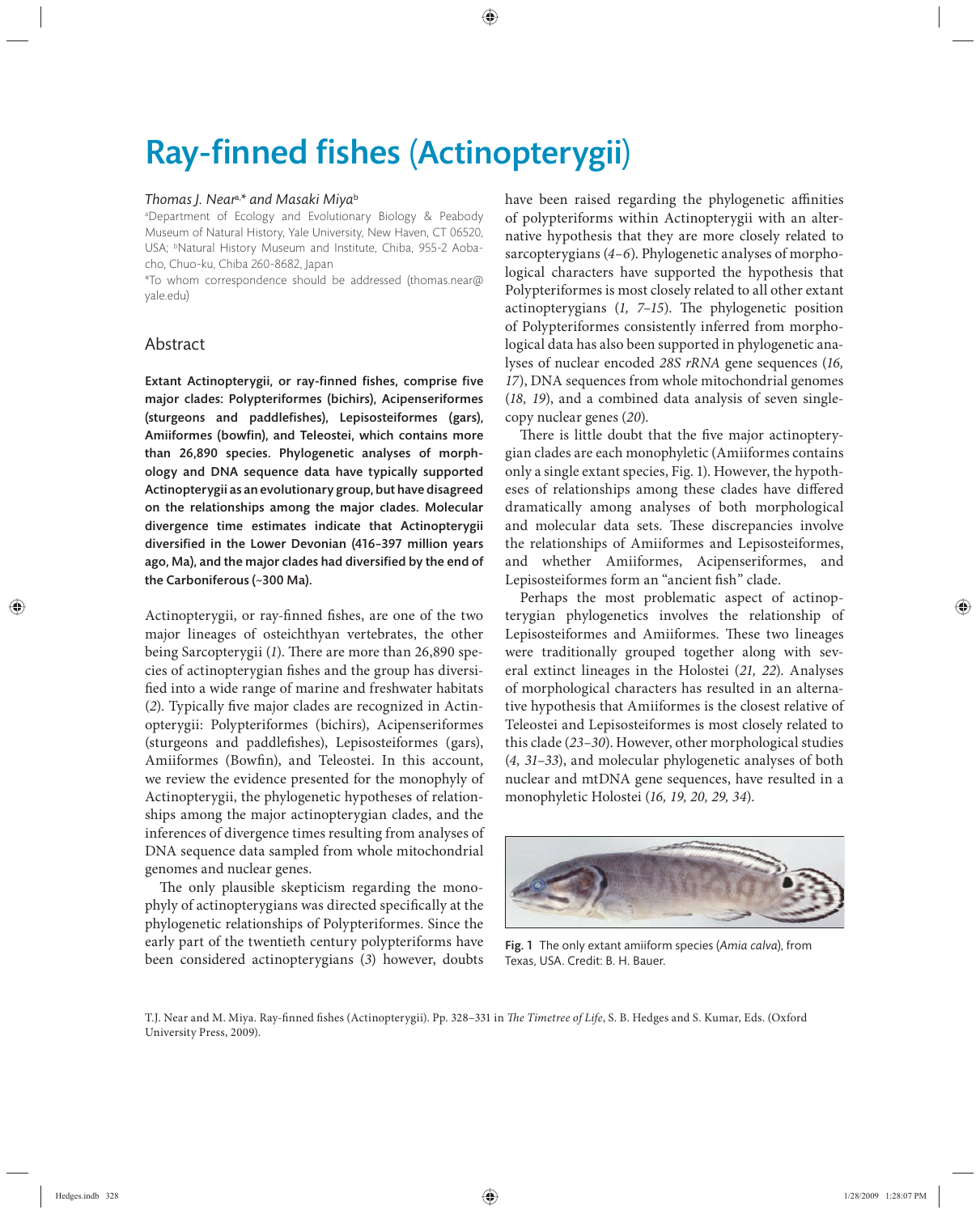

Fig. 2 A timetree of ray-finned fishes (Actinopterygii). Divergence times are shown in Table 1. Abbreviations: C (Carboniferous), CZ (Cenozoic), D (Devonian), J (Jurassic), K (Cretaceous), Ng (Neogene), P (Permian), Pg (Paleogene), and Tr (Triassic).

One of the more recent controversies in actinopterygian phylogenetics involves the phylogenetic analysis of whole mitochondrial genome sequences that finds the Amiiformes, Lepisosteiformes, and Acipenseriformes form a clade that is most closely related to Teleostei. This has been referred to as the "ancient fish" clade (19). Maximum likelihood Kishino-Hasegawa tree topology tests using the whole mitochondrial genome sequences were unable to reject several more traditional hypotheses of actinopterygian relationships, including Holostei as being most closely related to Teleostei, Amiiformes most closely related to Teleostei, and a polytomy involving Lepisosteiformes, Amiiformes, and Teleostei (*19*). Inoue *et al.* (19) cite support for the "ancient fish" clade in a study examining relationships among jawed vertebrates using insertions and deletions of amino acid sites in nuclear genes (35). This study did not support the monophyly of a clade containing Lepisosteiformes, Amiiformes, and Acipenseriformes, but only provided apomorphic character states to distinguish two clades, one containing Amiiformes, Lepisosteiformes, Acipenseriformes, and Teleostei (Actinopteri), and Teleostei as distinct from the Actinopteri (35). The inability of data sets consisting of whole mitochondrial genomes or multiple nuclear genes to reject alternative phylogenetic relationships among the major actinopterygian lineages indicates that much work remains to resolve these relationships (*19, 33*).

Several studies have presented molecular divergence time estimates for the Actinopterygii. Yet, these investigations differ in the type of data sampled, the calibrations used to convert estimated genetic divergence to absolute age estimates, and the methods used to account for rate heterogeneity among lineages.

The first set of studies discussed in this review address the age of the split between Actinopterygii and Sarcopterygii, and these studies attempted to estimate divergence times among all major deuterostome or vertebrate lineages. Pairwise genetic distances of amino acid sequences sampled from 44 genes and calibrated with a single amniote fossil resulted in an age estimate for the split of Actinopterygii and Sarcopterygii at  $450 \pm 35.5$ Ma (*36*). To account for heterogeneity of molecular evolutionary rates among lineages, Kumar and Hedges (*36*) excluded genes that exhibited rate heterogeneity. A very similar study that differed by using a combination of fossil and molecular calibrations resulted in a nearly identical age estimate for the Actinopterygii–Sarcopterygii split (*37*). A more recent study provided an age estimate of 476 Ma with a 95% credibility interval (CI) of (494– 442) for the Actinopterygii-Sarcopterygii split using amino acid sequences from 325 nuclear genes analyzed with a Bayesian local clock method and calibrated with 13 fossils (*38*).

The second group of studies specifically addressed the divergence times among the major extant actinopterygian clades, and provides age estimates for the common ancestor of all living actinopterygians. Inoue *et al.* (*39*) presented a time-calibrated phylogeny estimated using amino acid sequences from 26 mitochondrial genomes sampled among Polypteriformes, Acipenseriformes, Lepisosteiformes, Amiiformes, and Teleostei. The timetree is shown in Fig. 2, and the phylogeny depicts a slight alteration of the "ancient fish" clade presented in an earlier study (*19*). Divergence times were estimated with a partitioned Bayesian strategy using the computer program Multidivtime, and a set of 13 fossil calibrations. Interestingly, the molecular age estimate for the common ancestor of all living Actinopterygii overlaps completely with the confidence interval estimated for the lower bound age of actinopterygians at 425.6 Ma using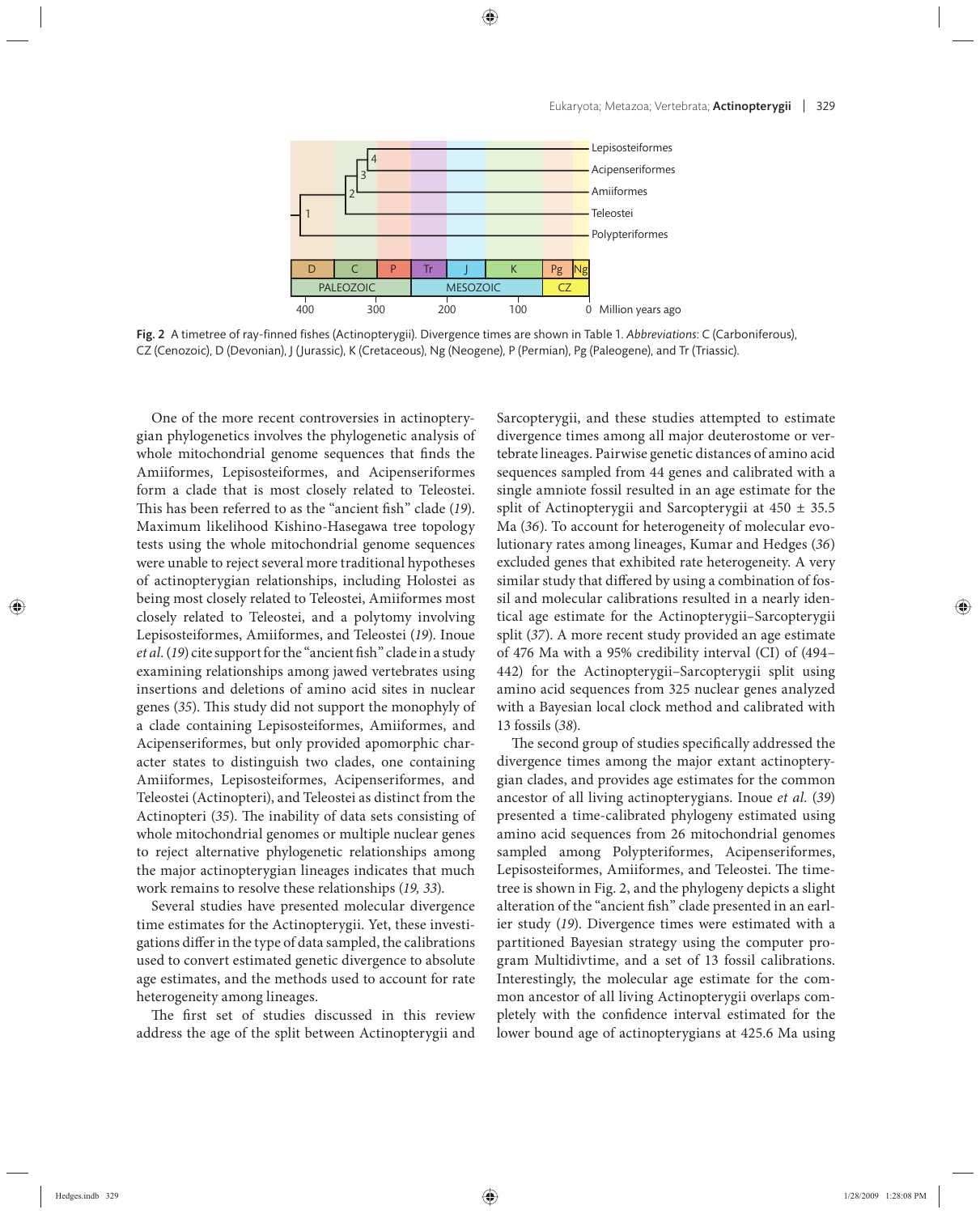Table 1. Divergence time estimates (Ma) and their confidence/ credibility intervals (CI) among ray-finned fishes (Actinopterygii).

| <b>Timetree</b> |             | <b>Estimates</b> |         |           |         |
|-----------------|-------------|------------------|---------|-----------|---------|
| Node            | <b>Time</b> | Ref. (19)        |         | Ref. (33) |         |
|                 |             | Time             | CI      | Time      | CI      |
| 1               | 407.0       | 407              | 376-446 |           |         |
| 2               | 343.0       | 343              | 310-381 | 372       | 347-391 |
| 3               | 327.0       | 327              | 295-366 |           |         |
| 4               | 312.0       | 312              | 279-351 |           |         |

Note: Node times in the timetree are from ref. (19).

a gap analysis of the actinopterygian fossil record (*40*). Additionally, the Lower Devonian molecular age estimate is consistent with phylogenetic relationships of several extinct Middle and Upper Devonian actinopterygian lineages (e.g., *Mimia*, *Moythomasia*, and *Kentuckia*) that are phylogenetically nested between Polypteriformes and Acipenseriformes. These fossil lineages were not used as calibrations by Inoue *et al.* (*39*), but their ages ranging between 345 and 392 Ma are very close to the molecular age estimate for the most recent common ancestor of Actinopterygii (Fig. 2; Table 1).

Hurley *et al.* (*33*) estimated divergence times among actinopterygian lineages using data from whole mitochondrial genomes and four nuclear genes. The phylogeny generated from a combined data analysis of the four nuclear genes was different from the tree resulting from analysis of mitochondrial genomes (Fig. 2). The phylogeny presented in Hurley *et al.* (*33*) did not contain the "ancient fish" clade, but this hypothesis could not be rejected in statistical comparisons of alternative phylogenies. A partitioned Bayesian strategy using the computer program Multidivtime was used to estimate divergence times. Critical information was presented to refine the fossil information used in calibrating the actinopterygian molecular phylogenies. Unfortunately, this study did not sample any polypteriform species, preventing Hurley *et al.* (*33*) from estimating the age of the common ancestor of all living Actinopterygii. Analysis of the nuclear genes resulted in a molecular age estimate for the common ancestor of all living actinopterygians exclusive of polypteriforms (Actinopteri) that was similar to the estimate resulting from analysis of whole mitochondrial genomes (Table 1). This was the only node shared between the actinopterygian phylogenies estimated from whole mitochondrial genomes and those inferred from nuclear genes (*19, 33*).

The molecular divergence times estimated for Actinopterygii support observations from the fossil record that the early diversification of this clade occurred in the Paleozoic (10-12). These age estimates also indicate that the diversification of the major extant actinopterygian clades also occurred in the Paleozoic, with subsequent diversification of major teleost clades occurring in the late Paleozoic and Mesozoic. The molecular age estimate presented for the split of Teleostei from other actinopterygians (Table 1) is more than 100 Ma older than the earliest teleost fossils (e.g., *Pholidophorus*) that date to the Middle Triassic (26, 41, 42). The earliest fossils of extant teleost lineages (e.g., Elopiformes, Osteoglossomorpha, and Ostariophysi) appear at the Upper Jurassic–Lower Cretaceous boundary (151–140 Ma) (*43*).

Molecular divergence times for Actinopterygii provide a broad temporal perspective to examine macroevolutionary patterns in a clade that contains more than 50% of all extant vertebrate species. We anticipate future investigations of actinopterygian divergence times to utilize the fossil record with an increased sophistication and apply new and developing tools to estimate and correct for rate heterogeneity of molecular evolutionary rates among lineages.

## Acknowledgments

T.J.N. is supported by the National Science Foundation, and M.M. is supported by Grants-in-Aid from the Ministry of Education, Culture, Sports, Science and Technology, Japan, and Japan Science for the Promotion of Science.

### References

- 1. R. Diogo, *The Origin of Higher Clades: Osteology, Myology, Phylogeny, and the Evolution of Bony Fishes and the Rise of Tetrapods* (Science Publishers, Enfield, 2007).
- 2. J. S. Nelson, *Fishes of the World*, 4th ed. (John Wiley, Hoboken, 2006), pp. 601.
- 3. E. S. Goodrich, *Palaeobiologica* **1**, 87 (1928).
- 4. G. J. Nelson, *Bull. Amer. Mus. Nat. Hist.* **141**, 475 (1969).
- 5. G. J. Nelson, in *Interrelationships of Fishes*, P. H. Greenwood, R. S. Miles, C. Patterson, Eds. (Academic Press, London, 1973), pp. 333–349.
- 6. H. L. Jessen, in *Interrelationships of Fishes*, P. H. Greenwood, R. S. Miles, C. Patterson, Eds. (Academic Press, London, 1973), pp. 227–232.
- 7. B. G. Gardiner, in *Interrelationships of Fishes*, P. H. Greenwood, R. S. Miles, C. Patterson, Eds. (Academic Press, London, 1973), pp. 105–135.